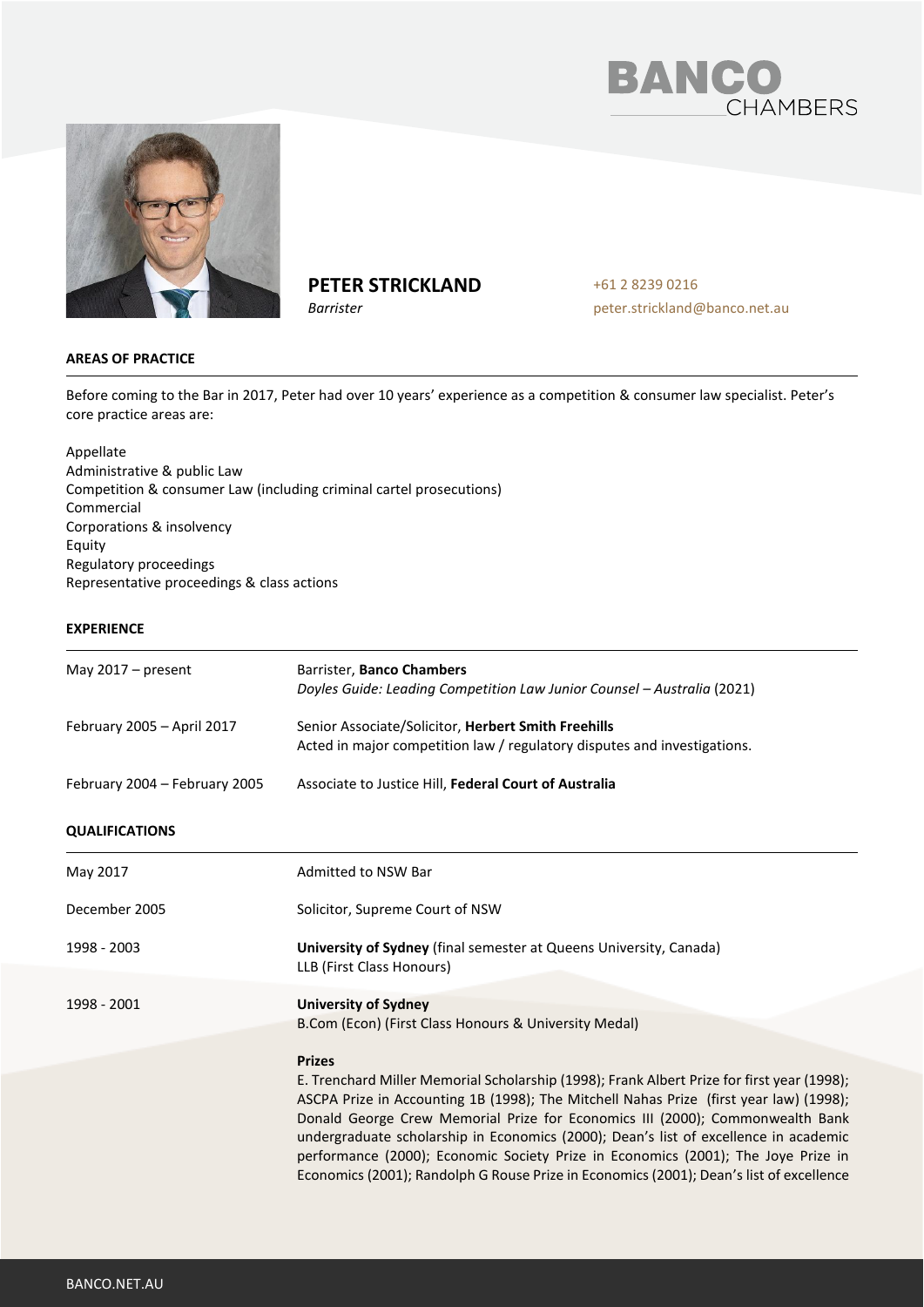

in academic performance (2001); College of Humanities and Social Sciences student travel scholarship (law exchange) (2003)

#### **SELECTED CASES**

## **COMPETITION & CONSUMER LAW**

Briefed to advise on various Part IV, Australian Consumer Law and cartel related issues and ACCC investigations, both for private clients and the ACCC, including appearing on behalf of individuals at s 155 examinations

*R v The Country Care Group Pty Ltd*, Federal Court, VID224/2019 (Led by KC Morgan SC) Successfully defended first accused in a criminal cartel offence jury trial in March to June 2021

*Australian Competition and Consumer Commission v BlueScope Steel Limited*, Federal Court, VID932/2019 (Led by CA Moore SC, with R Pietriche) Cartel pecuniary penalty proceedings – judgment reserved

*R v Citigroup Global Markets Australia Pty Ltd*, Federal Court, NSD1316/2020 (Led by CA Moore SC, D Jordan SC) Acted for Citigroup in a criminal cartel prosecution – charges withdrawn

*ACCC v Techtronic Industries Australia Pty Ltd*, Federal Court, NSD122/2021 (Led by RCA Higgins SC) Resale price maintenance civil penalty proceeding – ongoing

*Port of Newcastle Operations Pty Limited v Glencore Coal Assets Australia Pty Ltd & Ors* [2021] HCA 39 (Led by CA Moore SC, with D Roche) Part IIIA access dispute

*Application for review lodged by NSW Minerals Council* (No 3) [2021] ACompT 4 (Led by D Roche) Merits review of NCC decision not to declare a service

*Vodafone Hutchison Australia Pty Limited v Australian Competition and Consumer Commission* [2020] FCA 117 (Led by RCA Higgins SC, with D Roche, C Bannan) Section 50; Declaration concerning proposed merger

*B & K Holdings (Qld) Pty Ltd v Garmin Australasia Pty Ltd*, Federal Court, QUD66/2018 (Led by RCA Higgins SC) Misuse of market power; Exclusionary provision; Exclusive dealing; Misleading or deceptive conduct – settled

*Baron & Ors v Gilmore & Ors*, NSW Supreme Court, 2015/367495 (Led by C Amato) Exclusionary provision; Restraint of Trade; Trade mark infringement – settled

*ACCC v Colgate-Palmolive Pty Ltd* [2019] FCAFC 83 (Led by RCA Higgins SC, with I Ahmed) Appeal; Exclusionary provision; Cartel conduct

# **CLASS ACTIONS**

*Williams v Toyota Motor Corporation Australia Limited*, Federal Court, NSD1210/2019 (Led S Free SC, with P Meagher) Consumer Guarantees; misleading conduct; aggregate damages – judgment reserved

*Biljana Capic v Ford Motor Company of Australia Limited* [2021] FCA 715 (Led by I Pike SC, with F Roughley) Consumer Guarantees; misleading conduct; aggregate damages – appealed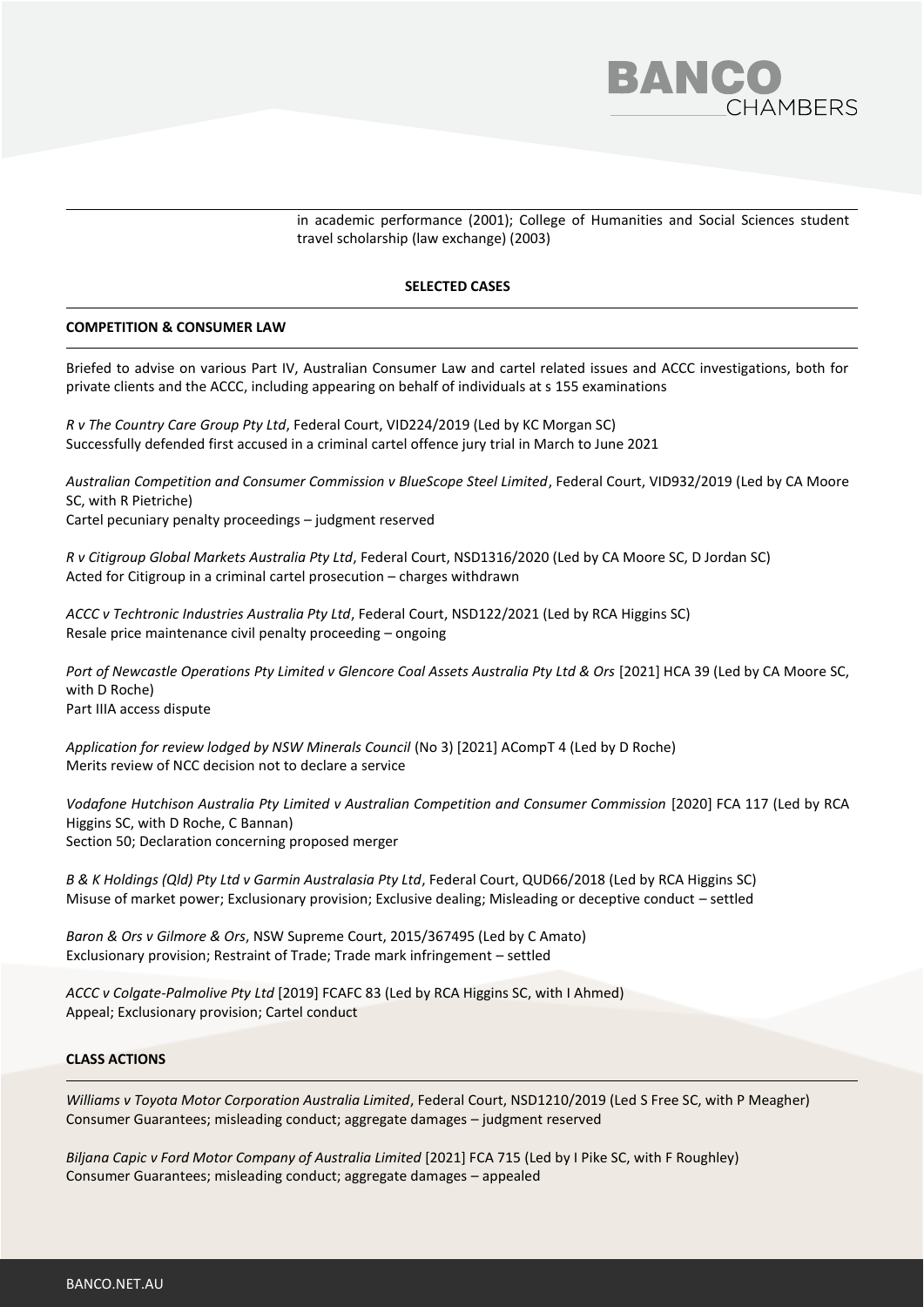

*J Wisbey & Associates Pty Ltd*, Federal Court, VID567/2019 (Led by M Darke SC and J Arnott SC) Alleged cartel conduct in relation to FX instruments – ongoing

*Alford & Ors v AMP Superannuation Limited & Ors*, Federal Court, VID672/2019 (Led by M Darke SC, with T Spencer-Bruce) Superannuation; Trusts – ongoing

*Inabu Pty Ltd v CIMIC Group Ltd*, Federal Court, ACD93/2016 (Led by CA Moore SC, with WAD Edwards) Continuous disclosure; Misleading or deceptive conduct – settled

*Turner v MyBudget Pty Ltd* [2018] FCA 1407 (Led by CA Moore SC, with D Sulan) Trusts; Breach of fiduciary duty; Unconscionable conduct; Unfair contract terms

*Creighton & Smith v Australia Executor Trustees Limited*, NSW Supreme Court, 2015/306222, 2015/171592 (Led by M Jones SC, with A Horvath) Misleading or deceptive conduct; Professional negligence; Contribution – settled

## **COMMERCIAL**

*Disrupt Group Holdings Pty Ltd v IQNovate Limited & Ors*, Supreme Court of NSW, 2020/00040987 (Led by R Scruby SC) Breach of confidence; misleading or deceptive conduct – ongoing

*DIF III Global Co-Investment Fund LP & Anor v Babcock & Brown International Pty Limited & Ors (No 2)* [2019] NSWSC 1578 (Unled) Costs

*DIF III Global Co-Investment Fund LP & Anor v Babcock & Brown International Pty Limited & Ors* [2019] NSWSC 527 (Led by D Sulan)

Breach of fiduciary duty; misleading or deceptive conduct; negligence; Insurance

*Evolution Traffic Control Pty Limited v Skerratt & Anor* [2018] NSWSC 49 (Led by C Amato) Misleading or deceptive conduct; Breach of contractual warranty

*Lauvan Pty Limited & Ors v Bega & Ors* [2018] NSWSC 154 (Led by JS Emmett) Cross-Claim: Professional Negligence; Breach of fiduciary duty

*Hyder v McGrath Sales Pty Ltd* [2017] NSWSC 1647 (Led by RCA Higgins SC) Misleading or deceptive conduct; Real property – easements

*Management Service Australia Pty Ltd v PM Works Pty Ltd* [2017] NSWSC 1743 (Led by F Assaf) Joint Venture; Breach of fiduciary duty; Estoppel; Misleading or deceptive conduct; Unconscionable conduct

#### **CONTEMPT**

*Re. Group Pty Ltd v Kazal (No 4)* [2017] FCA 1084 (Led by AC Coleman SC and R Potter) Contempt: liability

*Re. Group Pty Ltd v Kazal (No 5)* [2018] FCA 546 (Led by AC Coleman SC and R Potter) Contempt: sentencing

*Clipsal Australia Pty Ltd & Anor v ACN 134 468 205 Pty Ltd (No 5)* [2017] FCA 1584 (Led by F Assaf)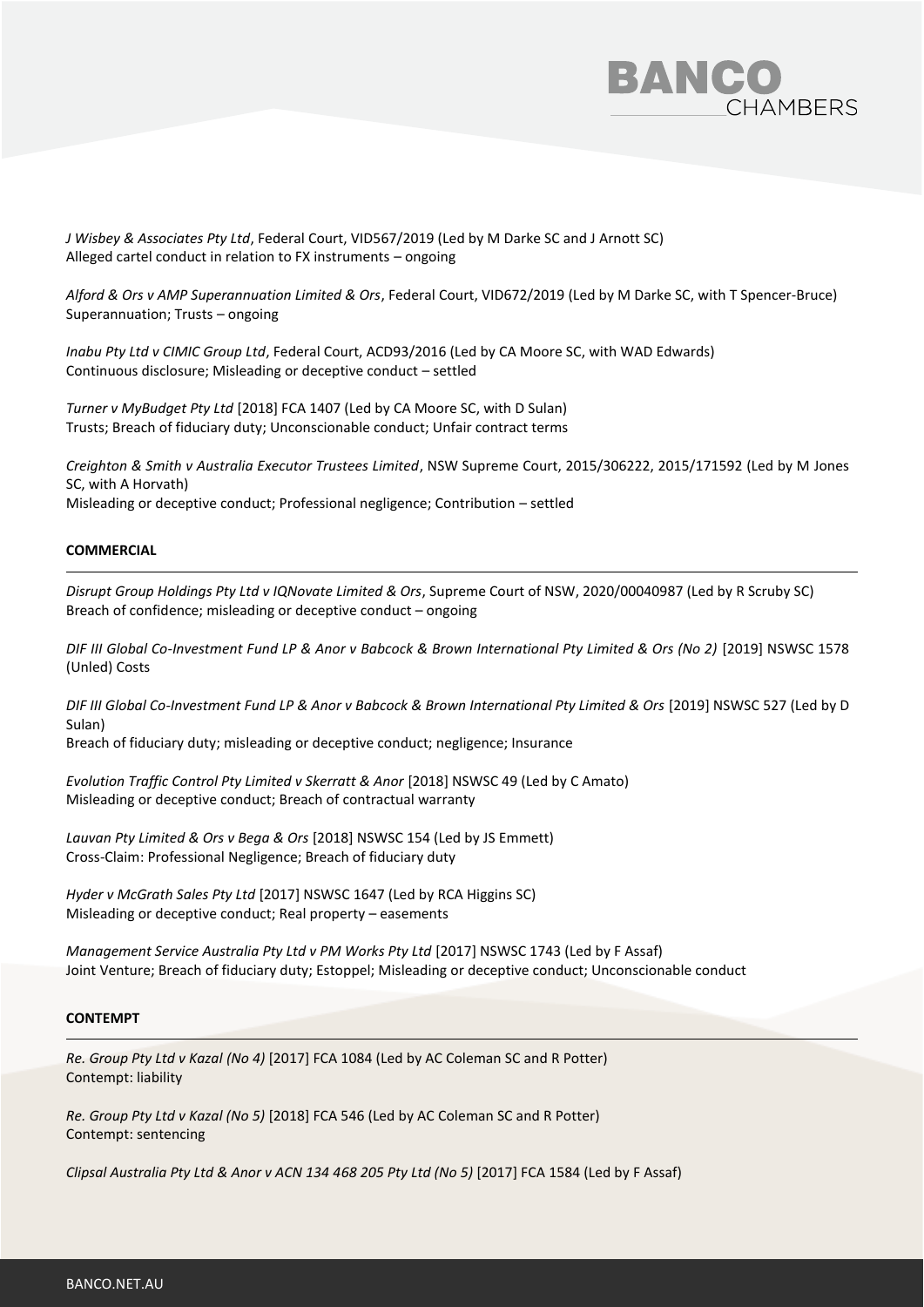

Contempt: sentencing

## **EQUITY & CORPORATIONS**

*In the matter of Cromwell Property Securities* [2019] NSWSC 1608 (Led by M Izzo SC) Corporations; Access to documents (proxy forms)

*In the matter of Courtenay House Capital Trading Group Pty Limited (in liq) and Courtenay House Pty Limited (in liq)* [2018] NSWSC 404 (Led by CRC Newlinds SC) Trusts; Quistclose trusts; Managed investment scheme

#### **INQUIRIES**

*Inquiry under the Charitable Fundraising Act 1991 into RSL NSW, RSL Welfare and Benevolent Institution and RSL LifeCare Limited* (Led by D Sulan, acted for RSL NSW)

## **INTERLOCUTORY**

*Australian Competition and Consumer Commission v Cement Australia Limited*, Federal Court, QUD295/2008 (Unled) Confidentiality review hearing (for Cement Australia)

*Chandrasekaran v Western Sydney Local Health District t/as Westmead Hospital* [2019] NSWSC 327 (Unled) Opposed leave to issue subpoenas

*B & K Holdings (Qld) Pty Ltd v Garmin Australasia Pty Ltd* [2019] FCA 64 (Led by RCA Higgins SC) Summary judgment application

*Application by [24]7.ai, Inc* [2018] NSWSC 171 (Unled) Evidence - *Evidence on Commission Act* (NSW)

*Ledger Acquisitions Australia Energy Pty Ltd v Constantinides*, Local Court, 2014/208944 (Unled) Motion to set aside default judgment

*LongRunn Int'l (Korea) Limited v Australia Wattle Fund Pty Ltd*, NSW Supreme Court, 2017/183565 (Led by D Sulan) Corporations; Motion for security for costs

#### **APPEALS**

*Ford Motor Company of Australia Pty Ltd v Biljana Capic*, Full Court of the Federal Court, NSD1321/2021 (Led by Gleeson SC, with F Roughley)

Class action in consumer guarantee claim – ongoing

*Industrial Relations Secretary v Fire Brigade Employees' Union of New South Wales* [2020] NSWCA 46 (Led by T Wong SC) Construction of industry award

*Chief Commissioner of State Revenue v Boss Constructions (NSW) Pty Ltd* [2019] NSWCA 43 / *Chief Commissioner of State Revenue v Boss Constructions (NSW) Pty Ltd* [2018] NSWCA 270 (Led by F Assaf) Statutory demand; Estoppel in the face of a statute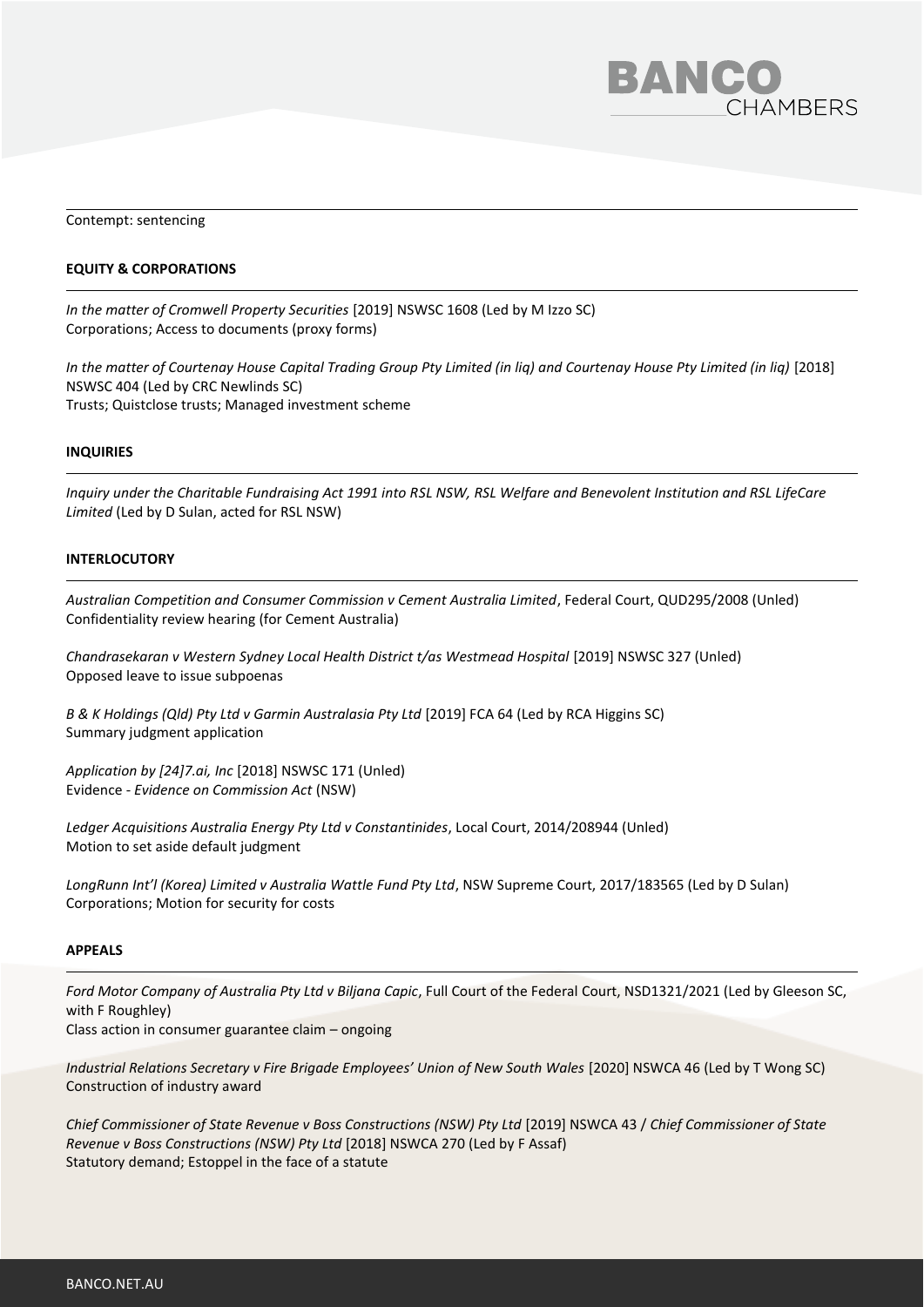

*Shop, Distributive & Allied Employees' Association v Secretary, NSW Treasury* [2018] NSWSC 1760 (Led by K Richardson SC) Appeal from NCAT; Statutory interpretation; *Retail Trading Act 2008*)

*Hyder v McGrath Sales Pty Ltd* [2018] NSWCA 223 (Led by RCA Higgins SC) Misleading or deceptive conduct; Real property – easements

PM Works Pty Ltd v Management Services Australia Pty Ltd t/a Peak Performance PM [2018] NSWCA 168 (Led by F Assaf) Third party costs orders

*Chief Commissioner of State Revenue v Boss Constructions (NSW) Pty Ltd* [2018] NSWCA 51 (Led by F Assaf) Leave to appeal; Statutory demand; Estoppel in the face of a statute

*Minister for Local Government v Blue Mountains City Council* [2018] NSWCA 133 (Led by N Hutley SC) Statutory interpretation; *Local Government Act 1993*; Jurisdiction

*Shop, Distributive and Allied Employees' Association & Smith v Secretary, NSW Treasury* [2018] NSWCATAP 84 (Led by K Richardson SC) Statutory interpretation; *Retail Trading Act 2008*

## **SELECTED CASES AS A SOLICITOR**

*Australian Competition and Consumer Commission v Cement Australia Pty Ltd* [2017] FCAFC 159 Acted for Cement Australia (Competition law; Penalty)

*Australian Energy Regulator v Australian Competition Tribunal (No 2)* [2017] FCAFC 79 Acted for Ausgrid, Endeavour & Essential (Judicial review; Electricity regulation)

*Australian Competition and Consumer Commission v Olex & Ors* [2017] FCA 222 Acted for Rexel (Competition law - Cartel & bid-rigging)

*Australian Competition and Consumer Commission v Cement Australia Pty Ltd* [2016] FCA 968 Acted for Cement Australia (Practice and Procedure - confidentiality application)

*Australian Competition and Consumer Commission v Informed Sources & Ors*, Federal Court, VID450/2014 Acted for Caltex (Settled) (Competition law - Substantial lessening of competition)

*Samsung Electronics Co Ltd v Apple Inc & Anor*, Federal Court, NSD315/2013 Acted for Apple (Settled) (Competition law - misuse of market power; Contract; FRAND; Intersection with patent law)

*Samsung Electronics Co Ltd v Apple Inc & Anor* [2013] FCAFC 138 Acted for Apple (Appeal; Practice and Procedure - leave to file additional evidence; Competition law)

*Apple Inc v Samsung Electronics Co Ltd* [2012] FCA 1358 Acted for Apple (Practice and Procedure - legal professional privilege; Competition law)

Application by Murray Goulburn to the Australian Competition Tribunal for merger authorisation regarding its takeover bid for Warrnambool Cheese and Butter (2013)

*Australian Competition and Consumer Commission v Metcash Trading Ltd* [2011] FCA 967 and *ACCC v Metcash Trading Ltd* [2011] FCAFC 151 Acted for Metcash (Competition law - mergers)